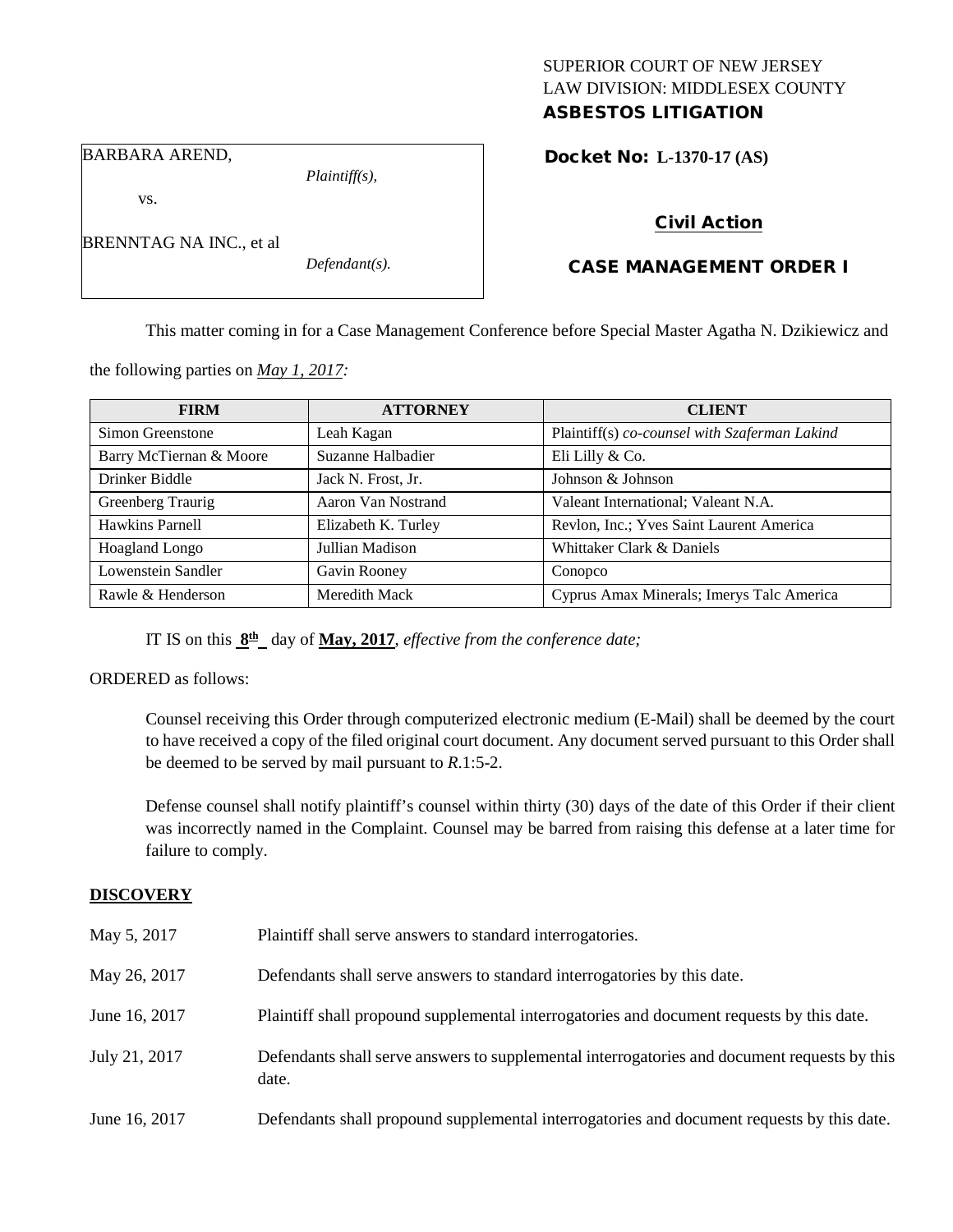| July 21, 2017     | Plaintiff shall serve answers to supplemental interrogatories and document requests by this<br>date.                                                                                                        |
|-------------------|-------------------------------------------------------------------------------------------------------------------------------------------------------------------------------------------------------------|
| September 8, 2017 | Fact discovery, including depositions, shall be completed by this date. Plaintiff's counsel shall<br>contact the Special Master within one week of this deadline if all fact discovery is not<br>completed. |
| September 8, 2017 | Depositions of corporate representatives shall be completed by this date.                                                                                                                                   |

# **EARLY SETTLEMENT**

September 15, 2017 Settlement demands shall be served on all counsel and the Special Master by this date.

## **SUMMARY JUDGMENT MOTION PRACTICE**

- September 15, 2017 Plaintiff's counsel shall advise, in writing, of intent not to oppose motions by this date.
- September 29, 2017 Summary judgment motions shall be filed no later than this date.
- October 27, 2017 Last return date for summary judgment motions.

#### **MEDICAL DEFENSE**

May 5, 2017 Plaintiff shall serve a diagnostic medical report and any medical records in plaintiff's possession by this date. September 29, 2017 Plaintiff shall serve medical expert reports by this date. September 29, 2017 Upon request by defense counsel, plaintiff is to arrange for the transfer of pathology specimens and x-rays, if any, by this date. December 8, 2017 Defendants shall identify its medical experts and serve medical reports, if any, by this date. In addition, defendants shall notify plaintiff's counsel (as well as all counsel of record) of a joinder in an expert medical defense by this date.

#### **LIABILITY EXPERT REPORTS**

- October 27, 2017 Plaintiff shall identify its liability experts and serve liability expert reports or a certified expert statement by this date or waive any opportunity to rely on liability expert testimony.
- December 8, 2017 Defendants shall identify its liability experts and serve liability expert reports, if any, by this date or waive any opportunity to rely on liability expert testimony.

## **ECONOMIST EXPERT REPORTS**

- October 27, 2017 Plaintiff shall identify its expert economists and serve expert economist report(s), if any, by this date or waive any opportunity to rely on economic expert testimony.
- December 8, 2017 Defendants shall identify its expert economists and serve expert economist report(s), if any, by this date or waive any opportunity to rely on economic expert testimony.

\_\_\_\_\_\_\_\_\_\_\_\_\_\_\_\_\_\_\_\_\_\_\_\_\_\_\_\_\_\_\_\_\_\_\_\_\_\_\_\_\_\_\_\_\_\_\_\_\_\_\_\_\_\_\_\_\_\_\_\_\_\_\_\_\_\_\_\_\_\_\_\_\_\_\_\_\_\_\_\_\_\_\_\_\_\_\_\_\_\_\_\_\_\_\_\_\_\_\_\_\_\_\_\_\_\_\_\_\_\_